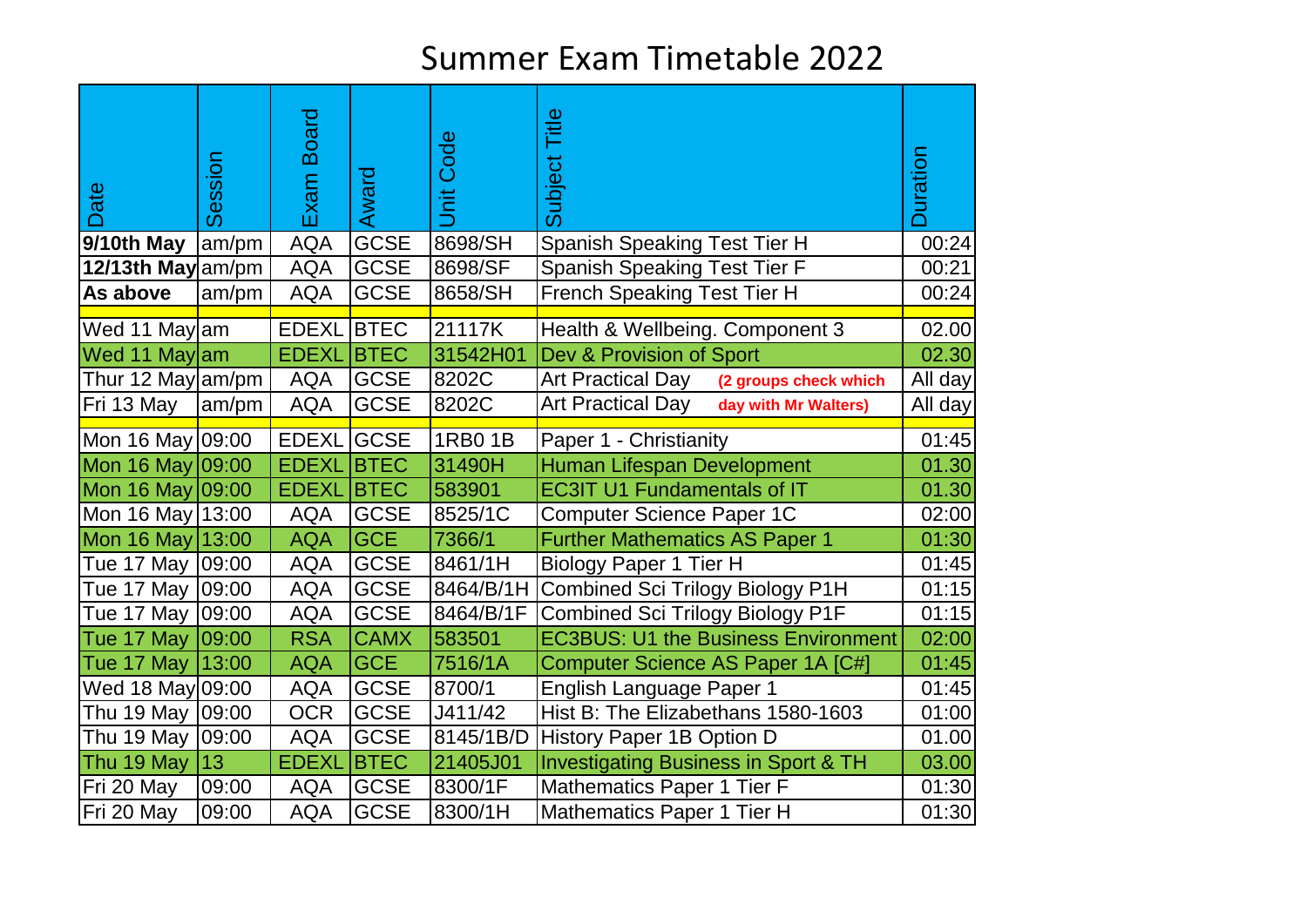| Fri 20 May         | 13.00 | <b>EDEXL</b> | <b>BTEC</b> | 1491H01   | <b>Working in Health &amp; Social Care</b>     | 01.30 |
|--------------------|-------|--------------|-------------|-----------|------------------------------------------------|-------|
| Fri 20 May         | 13.00 | <b>OCR</b>   | <b>CAMX</b> | 583902    | <b>EC3IT: U2 Global Information</b>            | 01.30 |
| Fri 20 May         | 13.00 | <b>OCR</b>   | <b>CAMX</b> | 584202    | <b>DI3IT: U2 Global Information</b>            | 01.30 |
|                    |       |              |             |           |                                                |       |
| Mon 23 May 09:00   |       | <b>EDEXL</b> | <b>GCSE</b> | 1GA0 01   | The Physical Environment                       | 01:30 |
| Tue 24 May   09:00 |       | <b>AQA</b>   | <b>GCE</b>  | 7182/1    | Psychology ADV Paper 1                         | 02:00 |
| Tue 24 May   09:00 |       | <b>AQA</b>   | <b>GCSE</b> | 8658/LH   | French Listening Test Tier H                   | 00:45 |
| Tue 24 May   09:00 |       | <b>AQA</b>   | <b>GCSE</b> | 8658/RH   | French Reading Test Tier H                     | 01:00 |
| Tue 24 May   13:00 |       | <b>RSA</b>   | <b>CAMX</b> | 583502    | <b>EC3BUS: U2 Working in Business</b>          | 01:30 |
| Wed 25 May 09:00   |       | <b>AQA</b>   | <b>GCSE</b> | 8702/1N   | Eng Lit Paper 1-19th Century Novel             | 00:50 |
| Wed 25 May 09:00   |       | <b>AQA</b>   | <b>GCSE</b> | 8702/1P   | Eng Lit Paper 1-Poetry Anthology               | 00:50 |
| Wed 25 May 09:00   |       | <b>AQA</b>   | <b>GCSE</b> | 8702/1M   | Eng Lit Paper 1-Modern Prose/Drama             | 00:50 |
| Thu 26 May   09:00 |       | <b>AQA</b>   | <b>GCSE</b> | 8698/LH   | Spanish Listening Test Tier H                  | 00:45 |
| Thu 26 May   09:00 |       | <b>AQA</b>   | <b>GCSE</b> | 8698/RH   | <b>Spanish Reading Test Tier H</b>             | 01:00 |
| Thu 26 May         | 09:00 | <b>AQA</b>   | <b>GCSE</b> | 8698/LF   | Spanish Listening Test Tier F                  | 00:35 |
| Thu 26 May         | 09:00 | <b>AQA</b>   | <b>GCSE</b> | 8698/RF   | <b>Spanish Reading Test Tier F</b>             | 00:45 |
| Thu 26 May   09:00 |       | <b>OCR</b>   | <b>GCE</b>  | Y306/01   | <b>Hist A: Rebellion Disorder Under Tudors</b> | 02:30 |
| Thu 26 May         | 13:00 | <b>EDEXL</b> | <b>GCSE</b> | 1RB0 2C   | Paper 2 - Islam                                | 01:45 |
| Thu 26 May         | 13:00 | <b>AQA</b>   | <b>GCE</b>  | 7366/2M   | <b>Further Maths AS Paper 2 Mechanics</b>      | 01:30 |
| Thu 26 May         | 13:00 | <b>AQA</b>   | <b>GCE</b>  | 7366/2D   | <b>Further Maths AS Paper 2 Discrete</b>       | 01:30 |
| Fri 27 May         | 09:00 | <b>AQA</b>   | <b>GCSE</b> | 8462/1H   | <b>Chemistry Paper 1 Tier H</b>                | 01:45 |
| Fri 27 May         | 09:00 | <b>AQA</b>   | <b>GCSE</b> | 8464/C/1H | <b>Combined Sci Trilogy Chemistry P1H</b>      | 01:15 |
| Fri 27 May         | 09:00 | <b>AQA</b>   | <b>GCSE</b> | 8464/C/1F | <b>Combined Sci Trilogy Chemistry P1F</b>      | 01:15 |
| Fri 27 May         | 09:00 | <b>AQA</b>   | <b>GCE</b>  | 7516/2    | <b>Computer Science AS Paper 2</b>             | 01:30 |
| Fri 27 May         | 13:00 | <b>AQA</b>   | <b>GCSE</b> | 8525/2    | <b>Computer Science Paper 2</b>                | 01:45 |
|                    |       |              |             |           | <b>Half Term</b>                               |       |
| Tue 07 Jun         | 09:00 | <b>AQA</b>   | <b>GCSE</b> | 8300/2F   | Mathematics Paper 2 Tier F                     | 01:30 |
| Tue 07 Jun         | 09:00 | <b>AQA</b>   | <b>GCSE</b> | 8300/2H   | Mathematics Paper 2 Tier H                     | 01:30 |
| Tue 07 Jun         | 13:00 | <b>AQA</b>   | <b>GCE</b>  | 7357/1    | <b>Mathematics ADV Paper 1</b>                 | 02:00 |
| Tue 07 Jun         | 13:00 | <b>EDEXL</b> | <b>GCSE</b> | 1GA0 02   | Geography - The Human Environment              | 01:30 |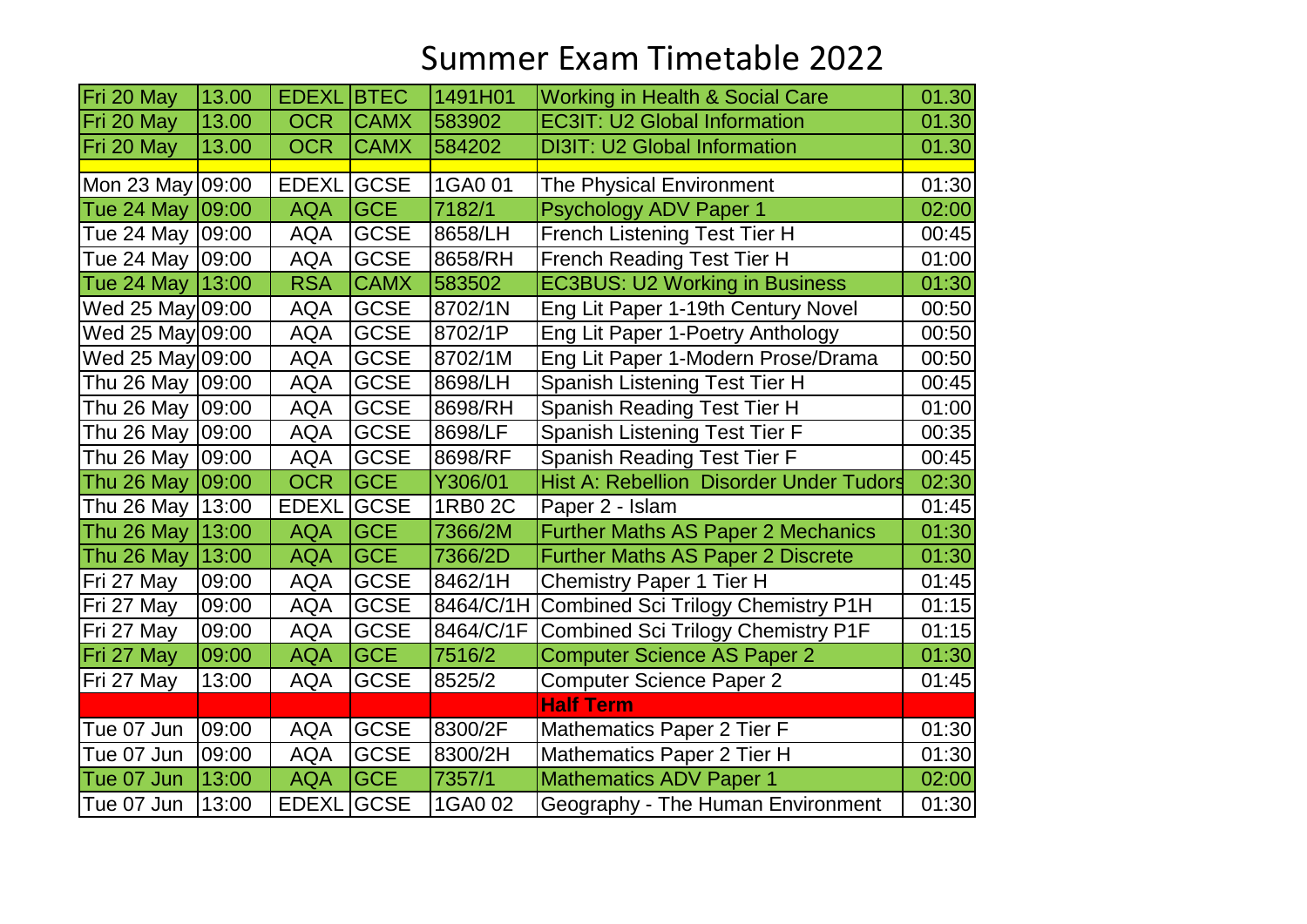| Wed 08 Jun 09:00   |       | <b>AQA</b>   | <b>GCSE</b> | 8702/2    | <b>English Literature Paper 2</b>       | 01:45 |
|--------------------|-------|--------------|-------------|-----------|-----------------------------------------|-------|
| Wed 08 Jun 09:00   |       | <b>AQA</b>   | <b>GCE</b>  | 7182/2    | Psychology ADV Paper 2                  | 02:00 |
| Wed 08 Jun 09:00   |       | <b>OCR</b>   | <b>CAMX</b> | 5877CC    | <b>ED3IT: UCC Cloud Technology</b>      | 01.30 |
| Wed 08 Jun 13:00   |       | <b>AQA</b>   | <b>GCSE</b> | 8365/1    | <b>Further Mathematics Paper 1</b>      | 01:45 |
| Wed 08 Jun         | 13:00 | <b>AQA</b>   | <b>GCE</b>  | 1350/1    | <b>Mathematical Studies Paper 1</b>     | 01.30 |
| Thu 09 Jun         | 09:00 | <b>OCR</b>   | <b>GCSE</b> | J411/52   | Hist B: Crime Punishment C1250 Preser   | 01:00 |
| Thu 09 Jun         | 09.00 | <b>AQA</b>   | <b>GCSE</b> | 8145/1A/B | History Paper 1A Option B               | 01.00 |
| Thu 09 Jun         | 13:00 | <b>AQA</b>   | <b>GCSE</b> | 8463/1H   | Physics Paper 1 Tier H                  | 01:45 |
| Thu 09 Jun         | 13:00 | <b>AQA</b>   | <b>GCSE</b> | 8464/P/1H | <b>Combined Sci Trilogy Physics P1H</b> | 01:15 |
| Thu 09 Jun         | 13:00 | <b>AQA</b>   | <b>GCSE</b> | 8464/P/1F | <b>Combined Sci Trilogy Physics P1F</b> | 01:15 |
| Thu 09 Jun         | 13:00 | <b>AQA</b>   | <b>GCE</b>  | 7402/1    | <b>Biology ADV Paper 1</b>              | 02:00 |
| Fri 10 Jun         | 09:00 | <b>AQA</b>   | <b>GCSE</b> | 8700/2    | English Language Paper 2                | 01:45 |
| Fri 10 Jun         | 09:00 | <b>OCR</b>   | <b>GCE</b>  | Y112/01   | History A: Britain 1900-1951            | 01:30 |
| Fri 10 Jun         | 13:00 | <b>RSA</b>   | <b>CAMX</b> | 583715    | <b>DI3BUS: U15 Change Management</b>    | 01:30 |
|                    |       |              |             |           |                                         |       |
| Mon 13 Jun   09:00 |       | <b>AQA</b>   | <b>GCSE</b> | 8300/3F   | <b>Mathematics Paper 3 Tier F</b>       | 01:30 |
| Mon 13 Jun   09:00 |       | <b>AQA</b>   | <b>GCSE</b> | 8300/3H   | <b>Mathematics Paper 3 Tier H</b>       | 01:30 |
| Tue 14 Jun         | 09:00 | <b>EDEXL</b> | <b>GCSE</b> | 1GA0 03   | Geography - Investigations              | 01:30 |
| Tue 14 Jun         | 13:00 | <b>AQA</b>   | <b>GCE</b>  | 7357/2    | <b>Mathematics ADV Paper 2</b>          | 02:00 |
| Tue 14 Jun         | 13:00 | <b>AQA</b>   | <b>GCE</b>  | 1350/2C   | Mathematical Studies Paper 2 Opt C      | 01.30 |
| Wed 15 Jun 09:00   |       | <b>AQA</b>   | <b>GCSE</b> | 8461/2H   | Biology Paper 2 Tier H                  | 01:45 |
| Wed 15 Jun 09:00   |       | <b>AQA</b>   | <b>GCSE</b> | 8464/B/2H | Combined Sci Trilogy Biology P2H        | 01:15 |
| Wed 15 Jun 09:00   |       | <b>AQA</b>   | <b>GCSE</b> | 8464/B/2F | <b>Combined Sci Trilogy Biology P2F</b> | 01:15 |
| Wed 15 Jun 13:00   |       | <b>OCR</b>   | <b>GCSE</b> | J310/01   | D & T: Principals of Design & Technolog | 02:00 |
| Thu 16 Jun         | 09:00 | <b>AQA</b>   | <b>GCE</b>  | 7182/3    | <b>Psychology ADV Paper 3</b>           | 02:00 |
| Thu 16 Jun         | 09:00 | <b>OCR</b>   | <b>GCSE</b> | J411/61   | Hist B: History Around US               | 01:00 |
| Thu 16 Jun         | 09:00 | <b>AQA</b>   | <b>GCSE</b> | 8145/2A/A | Hist: Paper 2A Option A                 | 01.00 |
| Thu 16 Jun         | 13:00 | <b>AQA</b>   | <b>GCSE</b> | 8658/WH   | French Writing Test Tier H              | 01:20 |
| Fri 17 Jun         | 09:00 | <b>AQA</b>   | <b>GCSE</b> | 8698/WH   | <b>Spanish Writing Test Tier H</b>      | 01:20 |
| Fri 17 Jun         | 09:00 | <b>AQA</b>   | <b>GCSE</b> | 8698/WF   | <b>Spanish Writing Test Tier F</b>      | 01:05 |